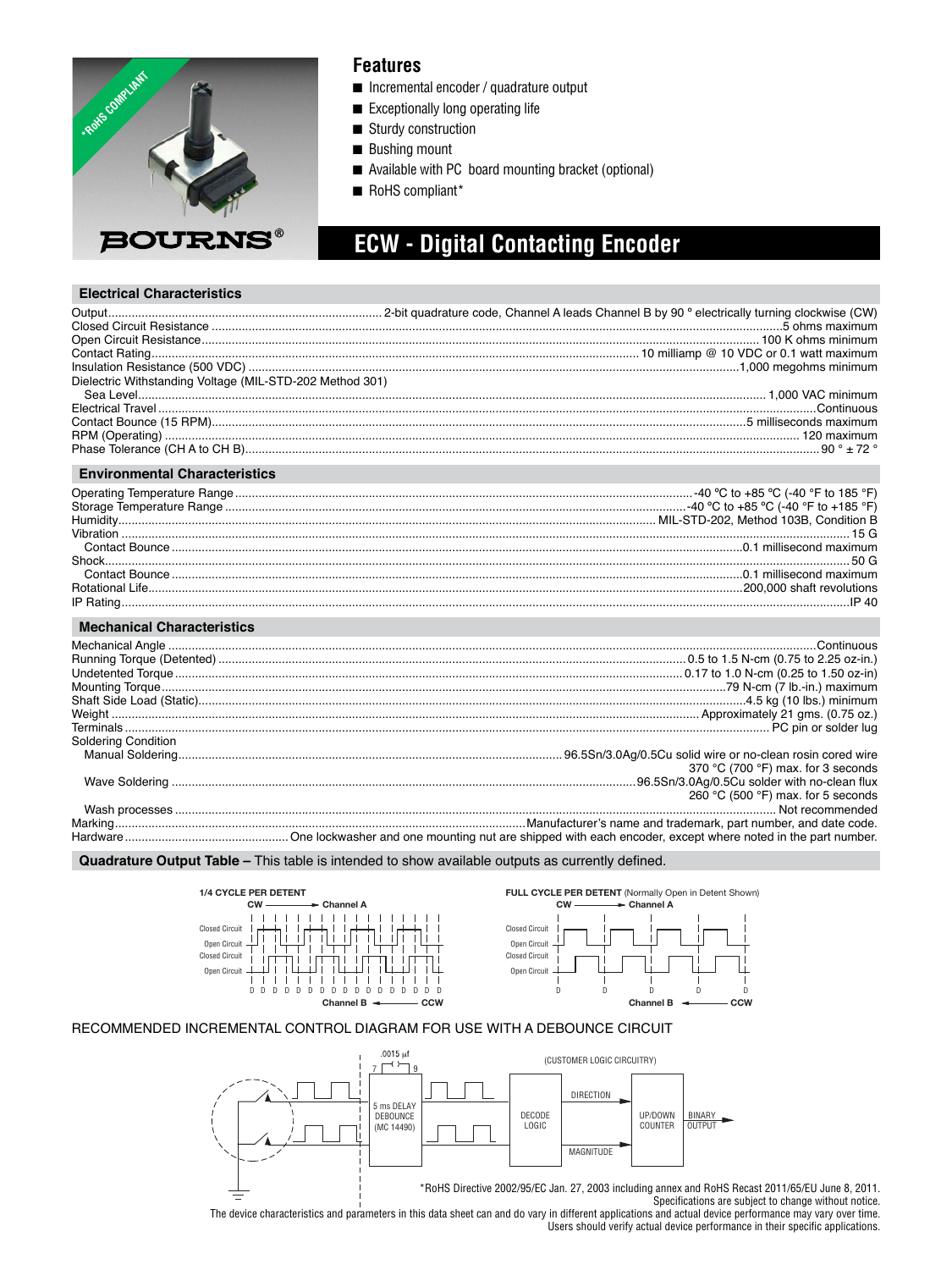## **ECW - Digital Contacting Encoder**

### **BOURNS**



Specifications are subject to change without notice.

The device characteristics and parameters in this data sheet can and do vary in different applications and actual device performance may vary over time. Users should verify actual device performance in their specific applications.